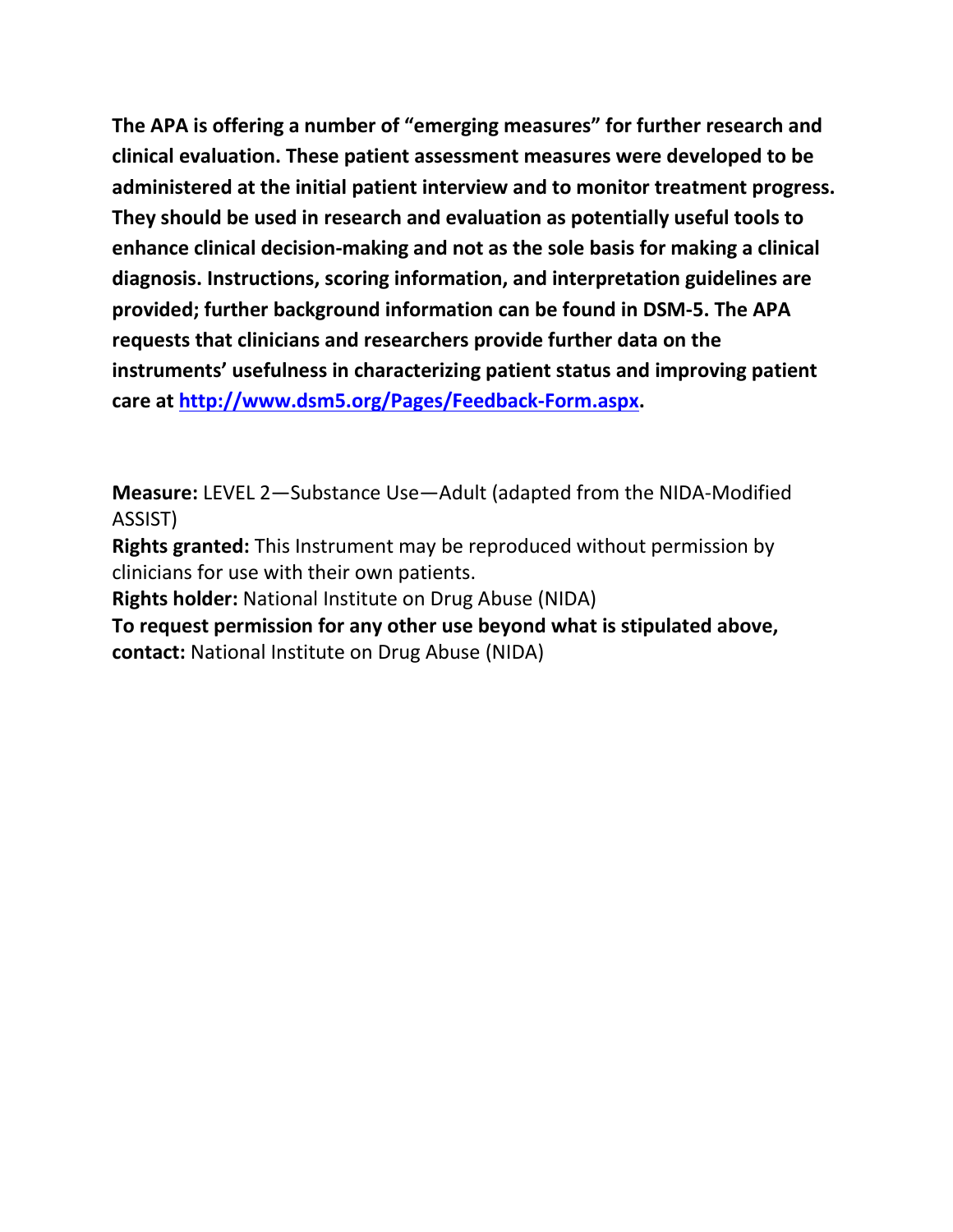## **LEVEL 2—Substance Use—Adult\***

\* Adapted from the NIDA-Modified ASSIST

| Name:                                                                                                            | Age: | Sex: $\Box$ Male $\Box$ Female | Date: |            |
|------------------------------------------------------------------------------------------------------------------|------|--------------------------------|-------|------------|
| If the measure is being completed by an informant, what is your relationship with the individual receiving care? |      |                                |       |            |
| In a typical week, approximately how much time do you spend with the individual receiving care?                  |      |                                |       | hours/week |

**Instructions:** On the DSM-5 Level 1 cross-cutting questionnaire that you just completed, you indicated that *during the past 2 weeks* you (the individual receiving care) have been bothered by "using medicines on your own without a doctor's prescription, or in greater amounts or longer than prescribed, and/or using drugs like marijuana, cocaine or crack, and/or other drugs" at a slight or greater level of severity. The questions below ask how often you (the individual receiving care) have used these medicines and/or substances **during the past 2 weeks. Please**  respond to each item by marking  $(\checkmark)$  or x) one box per row.

| During the past TWO (2) WEEKS, about how often did you use any of the following<br>medicines ON YOUR OWN, that is, without a doctor's prescription, in greater amounts<br>or longer than prescribed? |                                                               |            |                    |                        |                                   |                            |                   |  |
|------------------------------------------------------------------------------------------------------------------------------------------------------------------------------------------------------|---------------------------------------------------------------|------------|--------------------|------------------------|-----------------------------------|----------------------------|-------------------|--|
|                                                                                                                                                                                                      |                                                               | Not at all | One or<br>two days | <b>Several</b><br>days | <b>More than</b><br>half the days | <b>Nearly</b><br>every day | <b>Item Score</b> |  |
| a.                                                                                                                                                                                                   | Painkillers (like Vicodin)                                    | $\Box$ 0   | $\Box$ 1           | $\Box$ 2               | $\Box$ 3                          | $\Box$ 4                   |                   |  |
| b.                                                                                                                                                                                                   | Stimulants (like Ritalin, Adderall)                           | $\Box$ 0   | $\Box$ 1           | $\Box$ 2               | $\Box$ 3                          | $\Box$ 4                   |                   |  |
| c.                                                                                                                                                                                                   | Sedatives or tranquilizers (like sleeping<br>pills or Valium) | $\Box$ 0   | $\Box$ 1           | $\Box$ 2               | $\Box$ 3                          | $\Box$ 4                   |                   |  |
| Or drugs like:                                                                                                                                                                                       |                                                               |            |                    |                        |                                   |                            |                   |  |
| d.                                                                                                                                                                                                   | Marijuana                                                     | $\Box$ 0   | $\Box$ 1           | $\Box$ 2               | $\Box$ 3                          | $\Box$ 4                   |                   |  |
| e.                                                                                                                                                                                                   | Cocaine or crack                                              | $\Box$ 0   | $\Box$ 1           | $\Box$ 2               | $\Box$ 3                          | $\Box$ 4                   |                   |  |
| f.                                                                                                                                                                                                   | Club drugs (like ecstasy)                                     | $\Box$ 0   | $\Box$ 1           | $\Box$ 2               | $\Box$ 3                          | $\Box$ 4                   |                   |  |
| g.                                                                                                                                                                                                   | Hallucinogens (like LSD)                                      | $\Box$ 0   | $\Box$ 1           | $\Box$ 2               | $\square$ 3                       | $\Box$ 4                   |                   |  |
| h.                                                                                                                                                                                                   | Heroin                                                        | $\Box$ 0   | $\Box$ 1           | $\Box$ 2               | $\Box$ 3                          | $\Box$ 4                   |                   |  |
| i.                                                                                                                                                                                                   | Inhalants or solvents (like glue)                             | $\Box$ 0   | $\Box$ 1           | $\Box$ 2               | $\square$ 3                       | $\Box$ 4                   |                   |  |
| j.                                                                                                                                                                                                   | Methamphetamine (like speed)                                  | $\Box$ 0   | $\Box$ 1           | $\Box$ 2               | $\square$ 3                       | $\Box$ 4                   |                   |  |
| <b>Total Score:</b>                                                                                                                                                                                  |                                                               |            |                    |                        |                                   |                            |                   |  |

Courtesy of National Institute on Drug Abuse.

This Instrument may be reproduced without permission by clinicians for use with their own patients.